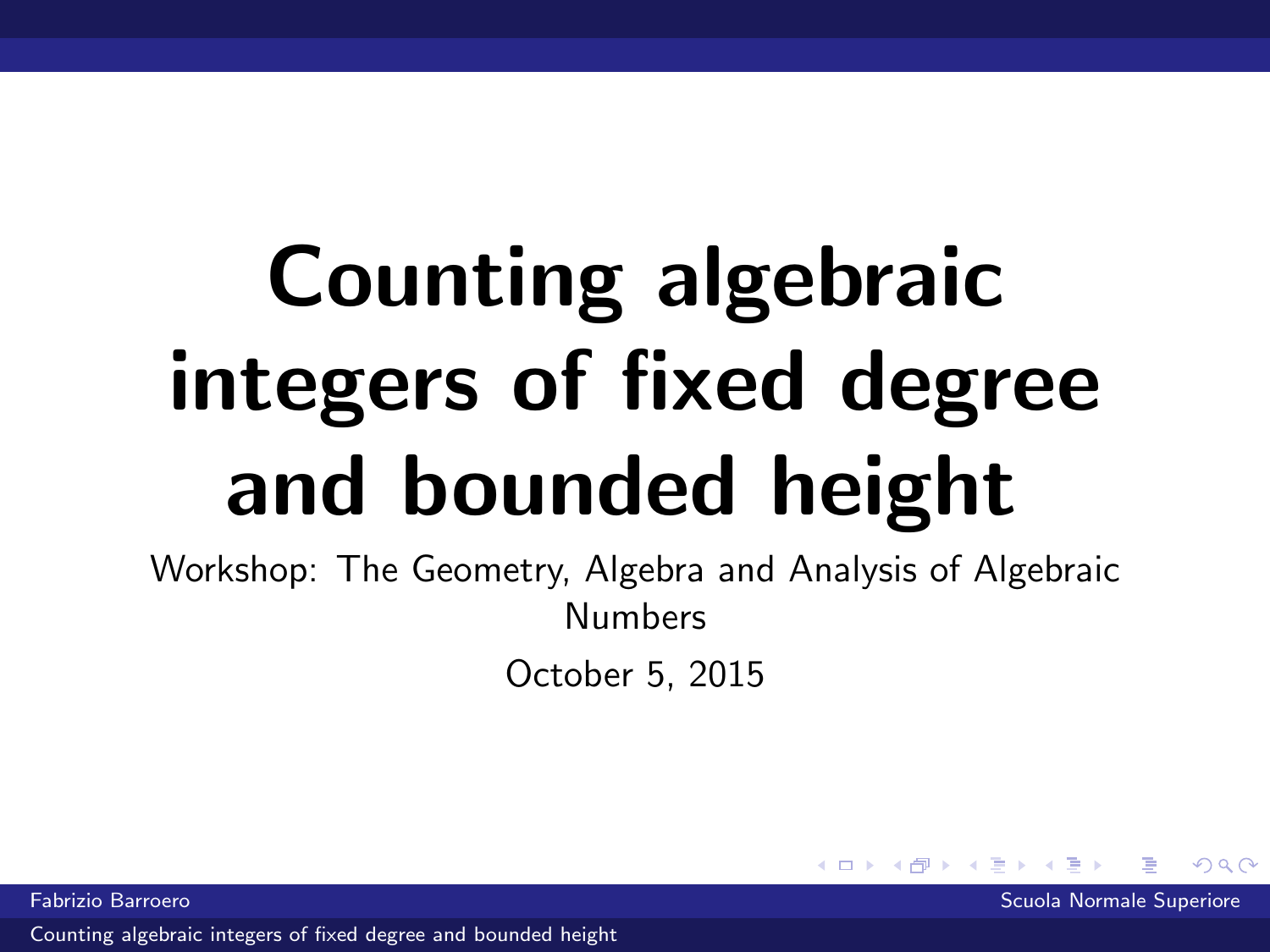# **Notation**

Multiplicative Weil height  $H:\overline{\mathbb{Q}}^n\to[1,\infty)$ :

$$
H(\alpha_1,\ldots,\alpha_n)=\prod_{v\in M_k}\max\{1,|\alpha_1|_v,\ldots,|\alpha_n|_v\}^{\frac{d_v}{m}},
$$

where  $m = [k : \mathbb{Q}]$ .

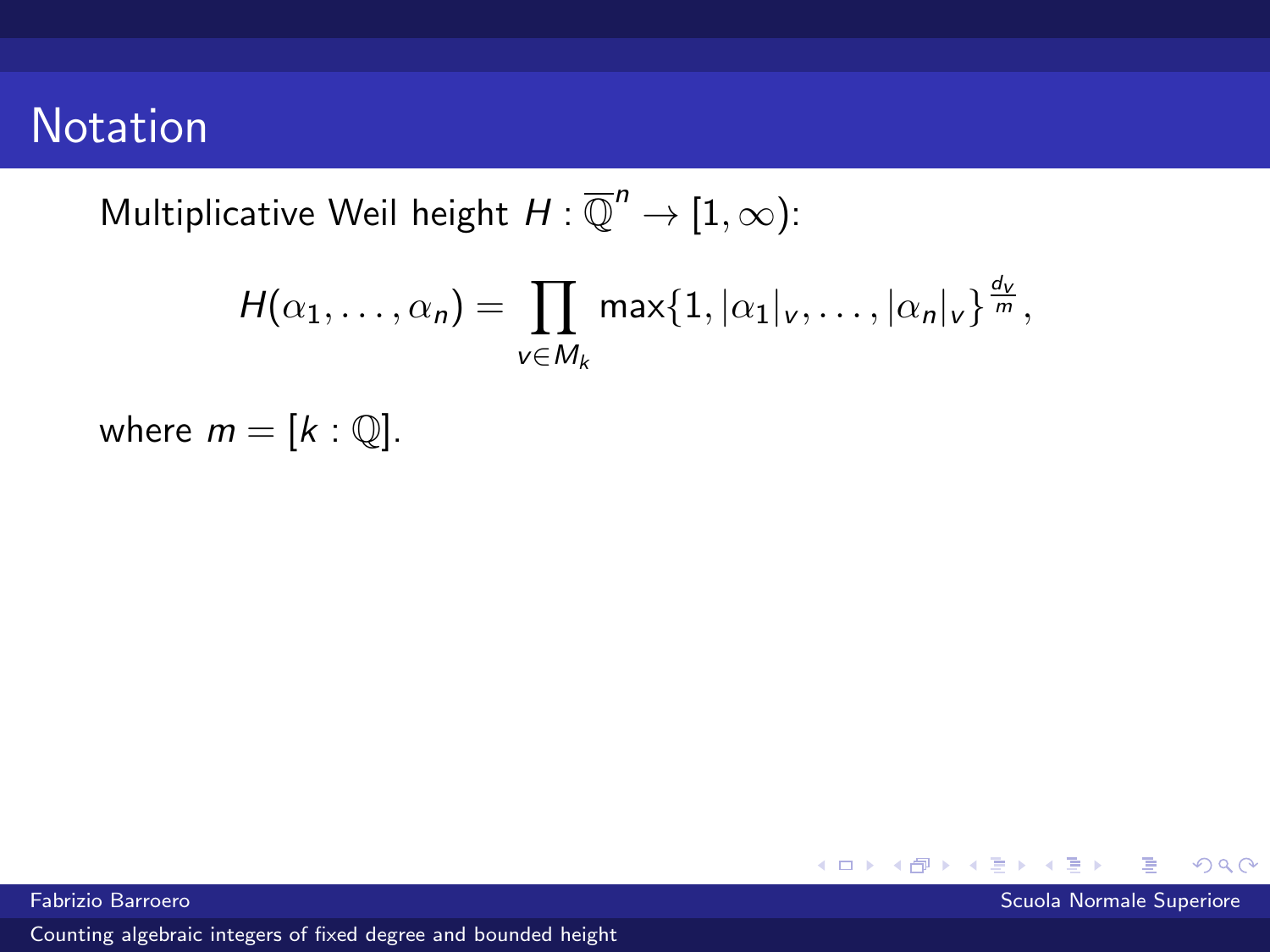# **Notation**

Multiplicative Weil height  $H:\overline{\mathbb{Q}}^n\to[1,\infty)$ :

$$
H(\alpha_1,\ldots,\alpha_n)=\prod_{v\in M_k}\max\{1,|\alpha_1|_v,\ldots,|\alpha_n|_v\}^{\frac{d_v}{m}},
$$

where  $m = [k : \mathbb{Q}]$ .

Define, for a number field  $k$ ,

$$
k(n,e) = \left\{ \underline{\alpha} \in \overline{k}^n : [k(\underline{\alpha}) : k] = e \right\}.
$$

Fabrizio Barroero Scuola Normale Superiore

 $\Omega$ 

**K ロ ▶ K 何 ▶**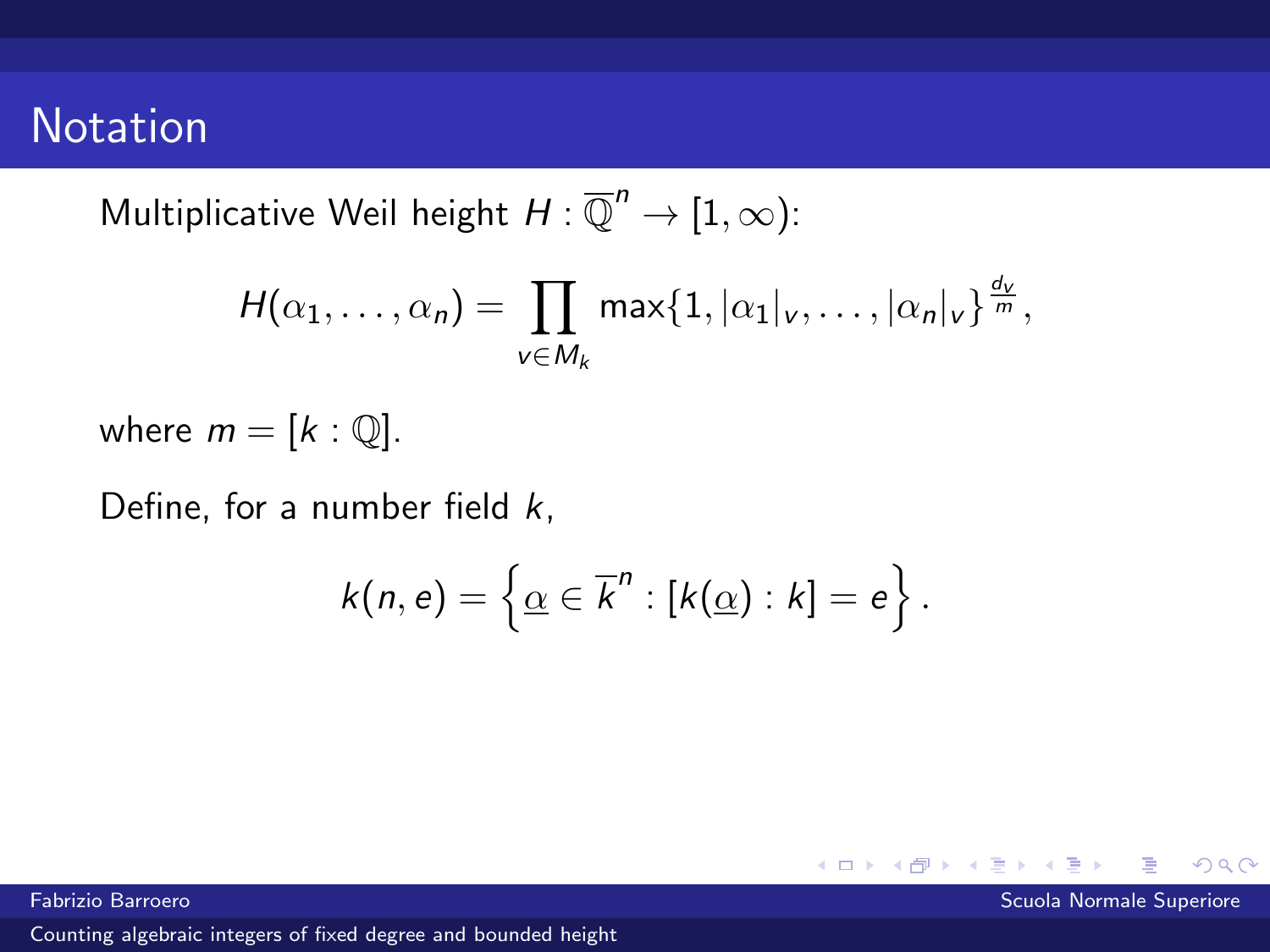# **Notation**

Multiplicative Weil height  $H:\overline{\mathbb{Q}}^n\to[1,\infty)$ :

$$
H(\alpha_1,\ldots,\alpha_n)=\prod_{v\in M_k}\max\{1,|\alpha_1|_v,\ldots,|\alpha_n|_v\}^{\frac{d_v}{m}},
$$

where  $m = [k : \mathbb{Q}]$ .

Define, for a number field  $k$ ,

$$
k(n,e) = \left\{ \underline{\alpha} \in \overline{k}^n : [k(\underline{\alpha}) : k] = e \right\}.
$$

For any  $A \subseteq k(n, e)$ , set

$$
N(A, \mathcal{H}) = |\{\underline{\alpha} \in A : H(\underline{\alpha}) \leq \mathcal{H}\}|.
$$

 $\leftarrow$   $\Box$   $\rightarrow$   $\leftarrow$   $\rightarrow$ 

 $\Omega$ 

Fabrizio Barroero Scuola Normale Superiore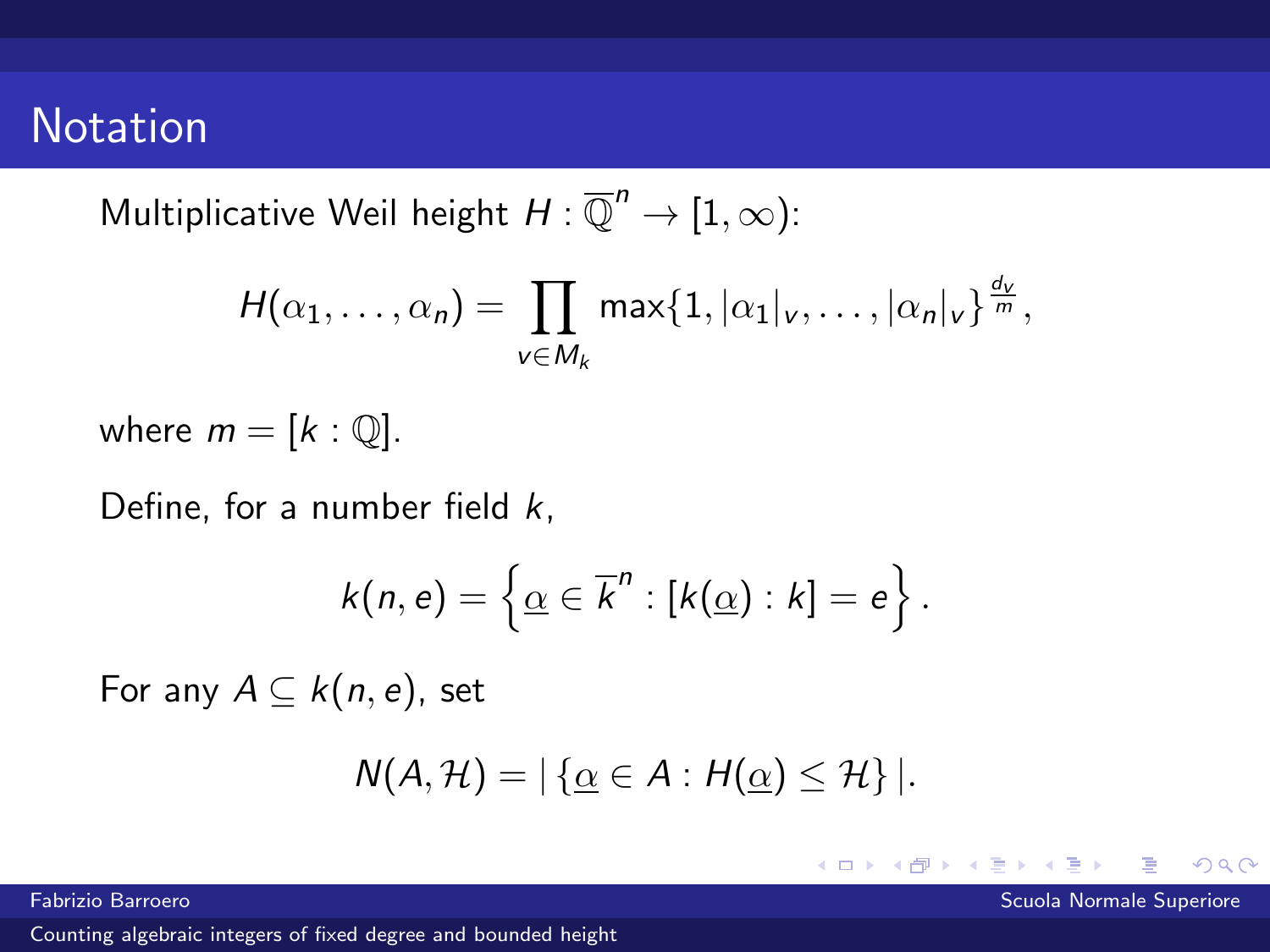## Asymptotics for  $N(k(n, e), \mathcal{H})$

- Schanuel, '79:  $N(k(n, 1), \mathcal{H})$ ;
- Schmidt, '93: Upper and lower bounds;
- Schmidt, '95:  $N(\mathbb{O}(n, 2), \mathcal{H})$ ;
- Gao, '95:  $N(\mathbb{Q}(n, e), \mathcal{H})$ , for  $n > e$ ;
- **Masser-Vaaler, '07:**  $N(k(1, e), \mathcal{H})$ ;
- Widmer, 09':  $N(k(n, e), \mathcal{H})$ , provided  $n > 5e/2 + 5 + 2/me$ .

4 0 8

 $\Omega$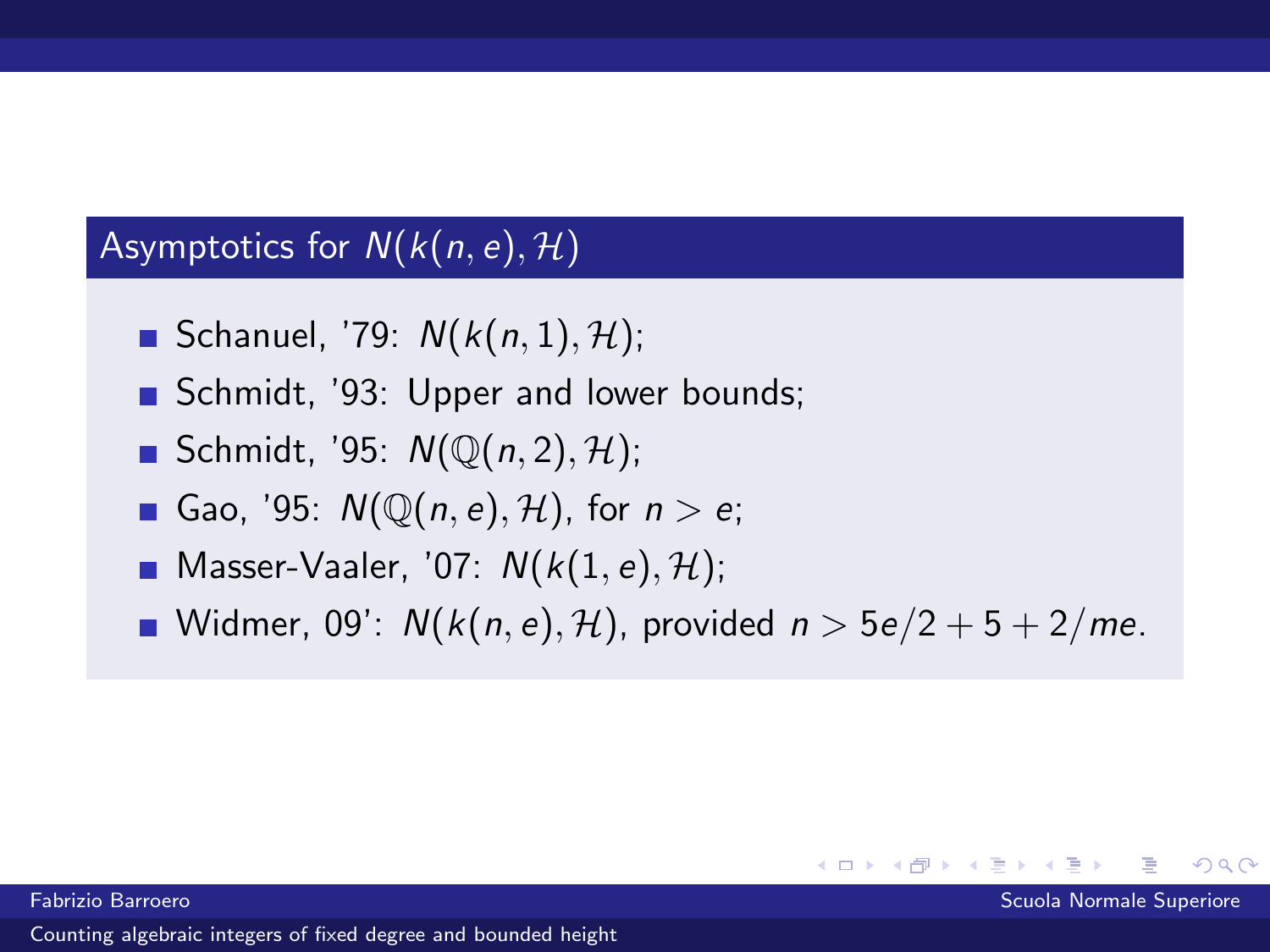# Algebraic integers

### Define

$$
\mathcal{O}_k(n,e) = \left\{ \underline{\alpha} \in \mathcal{O}_{\overline{k}}^n : [k(\underline{\alpha}) : k] = e \right\}.
$$



Fabrizio Barroero Scuola Normale Superiore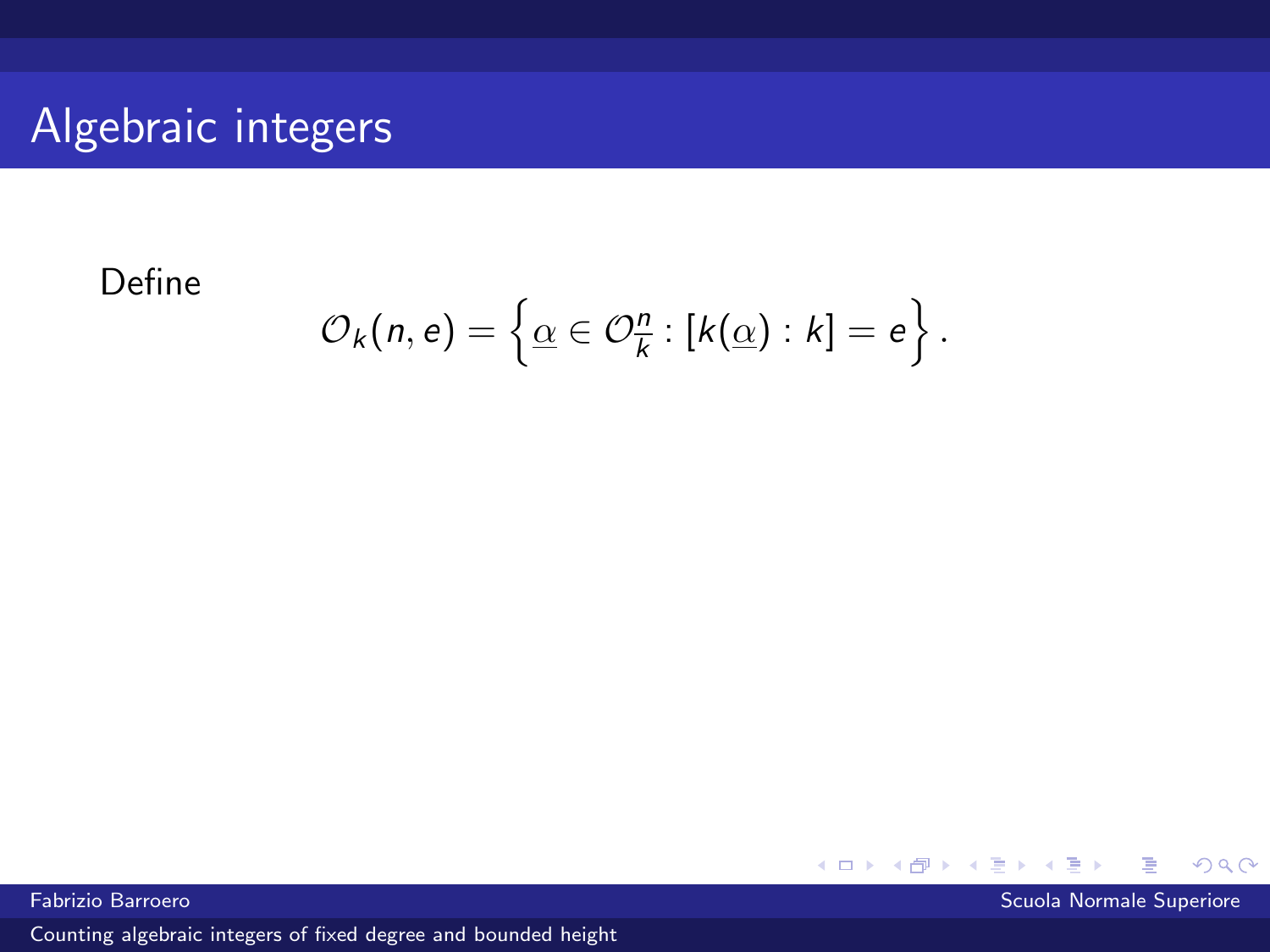# Algebraic integers

#### Define

$$
\mathcal{O}_k(n,e) = \left\{ \underline{\alpha} \in \mathcal{O}_{\overline{k}}^n : [k(\underline{\alpha}) : k] = e \right\}.
$$

## Lang - Fundamentals of Diophantine Geometry

As  $H \to \infty$ , we have

$$
\mathsf{N}(\mathcal{O}_{k}(1,1),\mathcal{H})=\gamma\mathcal{H}^{\mathsf{m}}\left(\log\mathcal{H}\right)^{q}+\mathit{O}\left(\mathcal{H}^{\mathsf{m}-1}\left(\log\mathcal{H}\right)^{q-1}\right),
$$

**←ロ ▶ ← イ 同 →** 

 $\Omega$ 

where  $q$  is the rank of  $\mathcal{O}_{k}^{\times}$  $\frac{\times}{k}$ .

Fabrizio Barroero Scuola Normale Superiore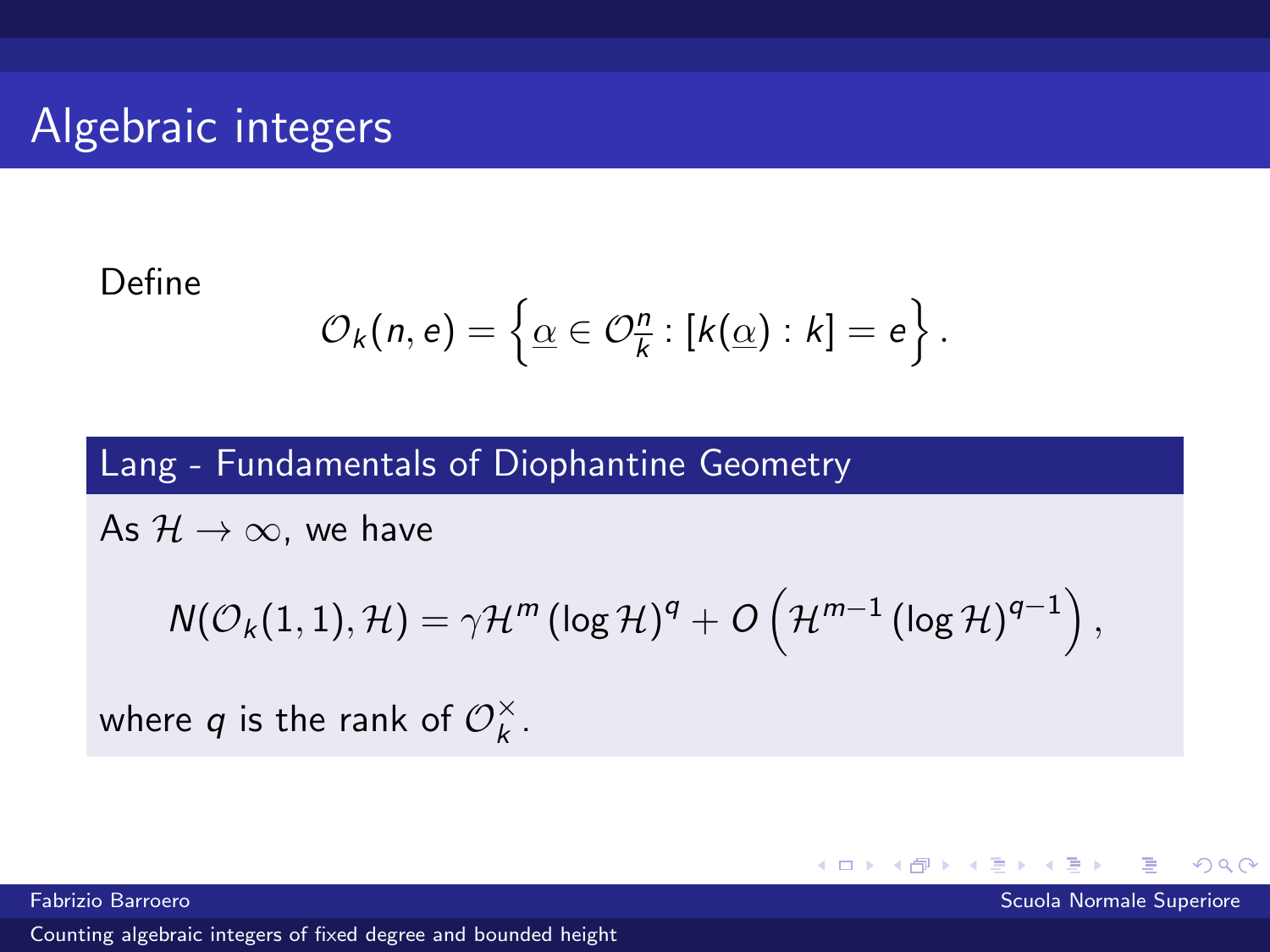## Chern-Vaaler, '01

As  $H \rightarrow \infty$ , we have

$$
\mathsf{N}(\mathcal{O}_{\mathbb{Q}}(1,e),\mathcal{H})=\mathsf{C}_{e}\mathcal{H}^{e^2}+\mathcal{O}\left(\mathcal{H}^{e^2-1}\right).
$$

**K ロ ト K 伊 ト K 毛**  $299$ þ. ∍

Fabrizio Barroero Scuola Normale Superiore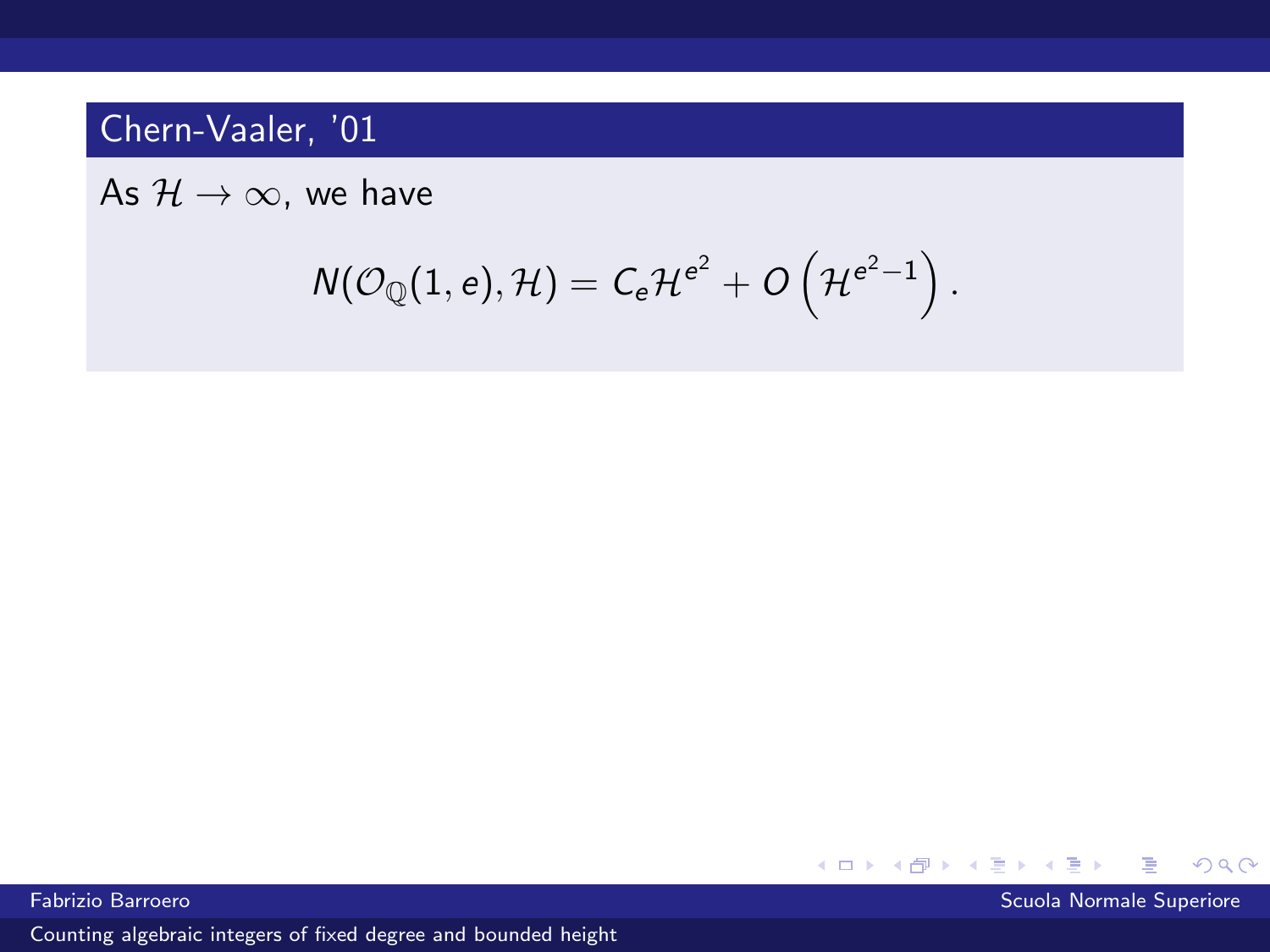### Chern-Vaaler, '01

As  $\mathcal{H} \rightarrow \infty$ , we have

$$
\mathsf{N}(\mathcal{O}_{\mathbb{Q}}(1,e),\mathcal{H})=\mathsf{C}_{e}\mathcal{H}^{e^2}+\mathit{O}\left(\mathcal{H}^{e^2-1}\right).
$$

#### Widmer

As  $\mathcal{H} \rightarrow \infty$ , we have

$$
N(\mathcal{O}_k(n,e),\mathcal{H})=\sum_{i=0}^t D_i\mathcal{H}^{men}(\log \mathcal{H}^{men})^i+O\left(\mathcal{H}^{men-1}(\log \mathcal{H})^t\right),
$$

provided  $e = 1$  or  $n > e + C_{e,m}$ , for some explicit  $C_{e,m} \leq 7$ . Here  $t = e(q + 1) - 1$ , and the constants  $D_i = D_i(k, n, e)$  are explicitly given.

[Counting algebraic integers of fixed degree and bounded height](#page-0-0)

∍

 $\Omega$ 

 $\left\{ \begin{array}{ccc} 1 & 0 & 0 \\ 0 & 1 & 0 \end{array} \right\}$  ,  $\left\{ \begin{array}{ccc} 0 & 0 & 0 \\ 0 & 0 & 0 \end{array} \right\}$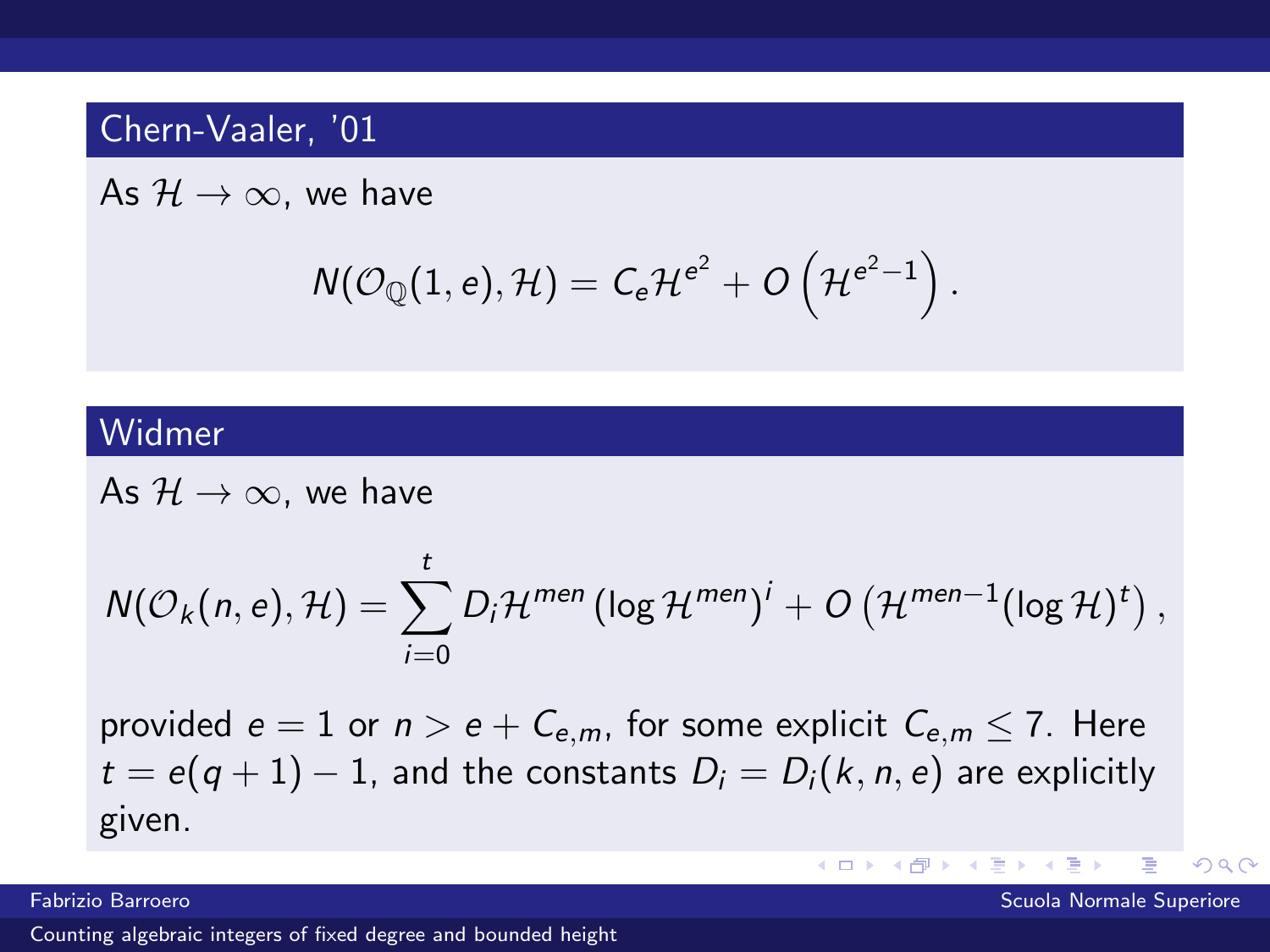#### Theorem (Barroero)

Let e be a positive integer, and let  $k$  be a number field of degree m over  $\mathbb{O}$ . Then, as  $\mathcal{H} > 2$  tends to infinity, we have

$$
N(\mathcal{O}_{k}(1,e),\mathcal{H})=C_{k}^{(e)}\mathcal{H}^{me^{2}}\left(\log\mathcal{H}\right)^{q}+\left\{\begin{array}{ll} O\left(\mathcal{H}^{me^{2}}\left(\log\mathcal{H}\right)^{q-1}\right), & \text{ if } q\geq 1, \\ O\left(\mathcal{H}^{e(me-1)}\mathcal{L}\right), & \text{ if } q=0, \end{array}\right.
$$

where  $\mathcal{L} = \log \mathcal{H}$  if  $(m, e) = (1, 2)$  and 1 otherwise. The implicit constant in the error term depends only on m and e.

4. 0. 8.

 $\Omega$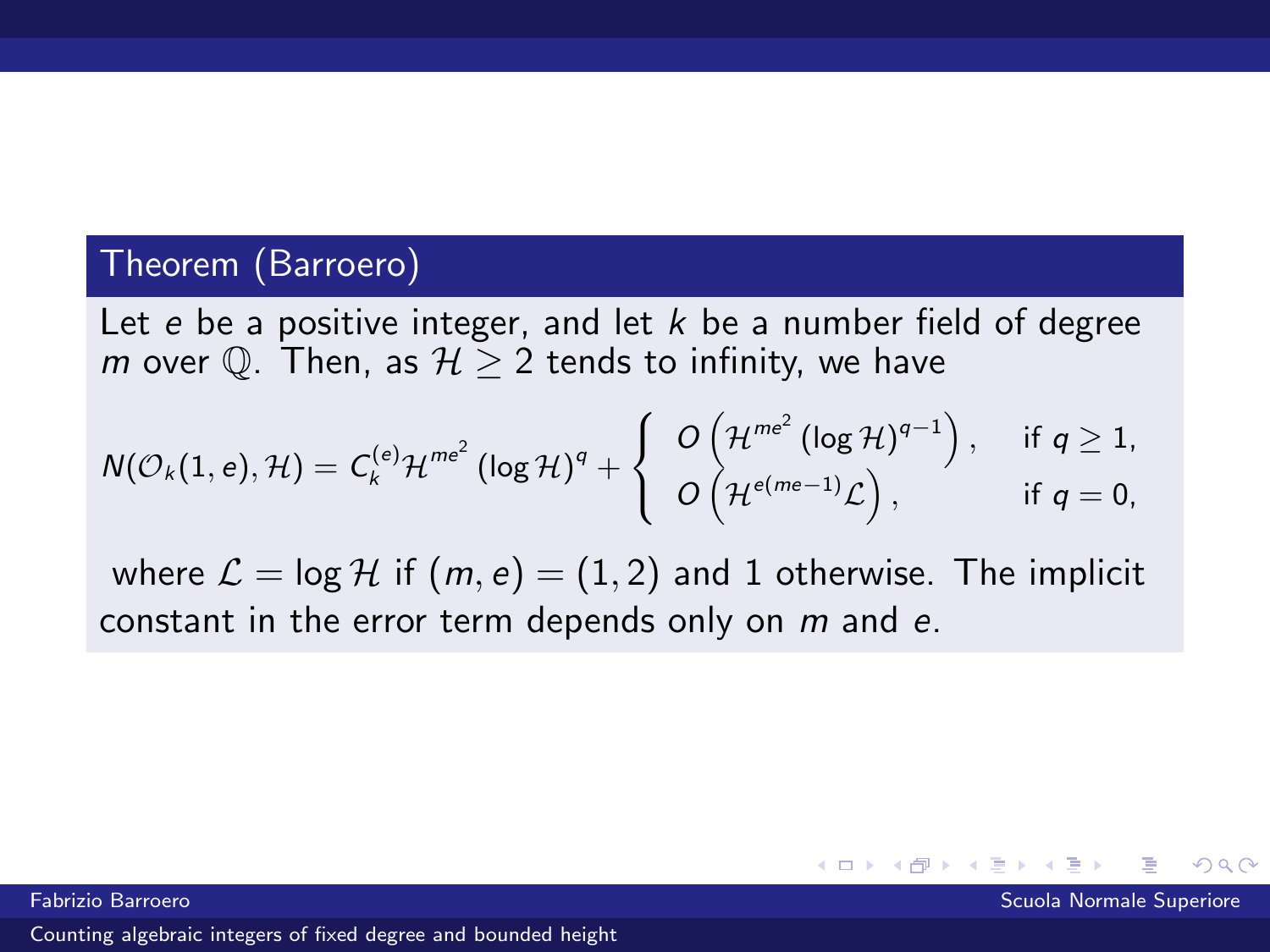## We define a "generalized" Mahler measure

$$
M^{k}: k[X] \rightarrow [0,\infty)
$$
  

$$
f \mapsto \prod_{i=1}^{r+s} M(\sigma_i(f))^{\frac{d_i}{m}}.
$$

Fabrizio Barroero Scuola Normale Superiore

 $299$ 

K ロ ▶ K 伊 ▶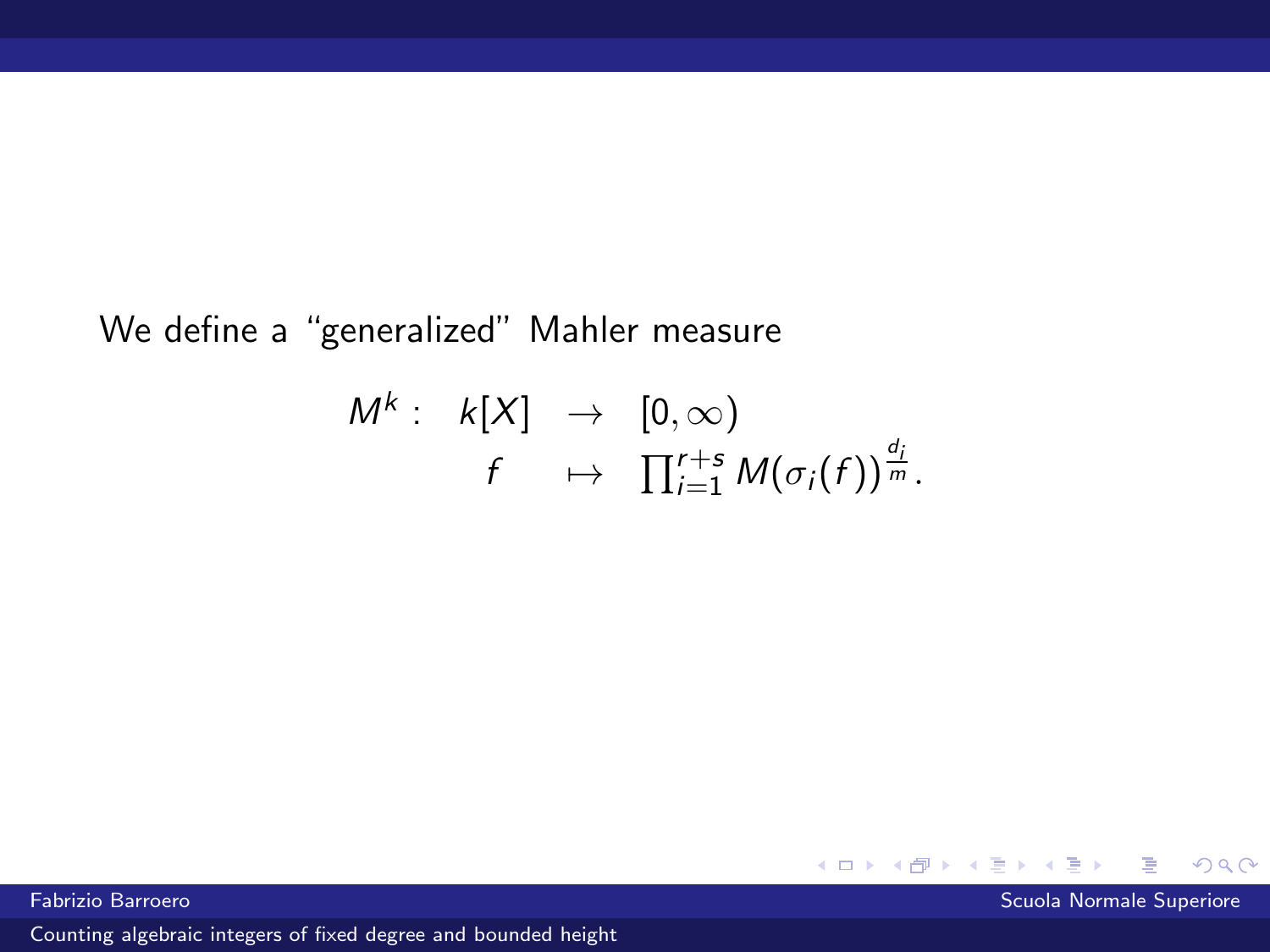#### Lemma

An algebraic integer  $\beta$  has degree e over k and  $H(\beta) \leq \mathcal{H}$  if and only if it is a root of a monic irreducible polynomial  $f \in \mathcal{O}_k[X]$  of degree  $e$  with  $M^{k}(f)\leq\mathcal{H}^{e}.$ 

 $\Omega$ 

 $\leftarrow$   $\Box$   $\rightarrow$   $\rightarrow$   $\Box$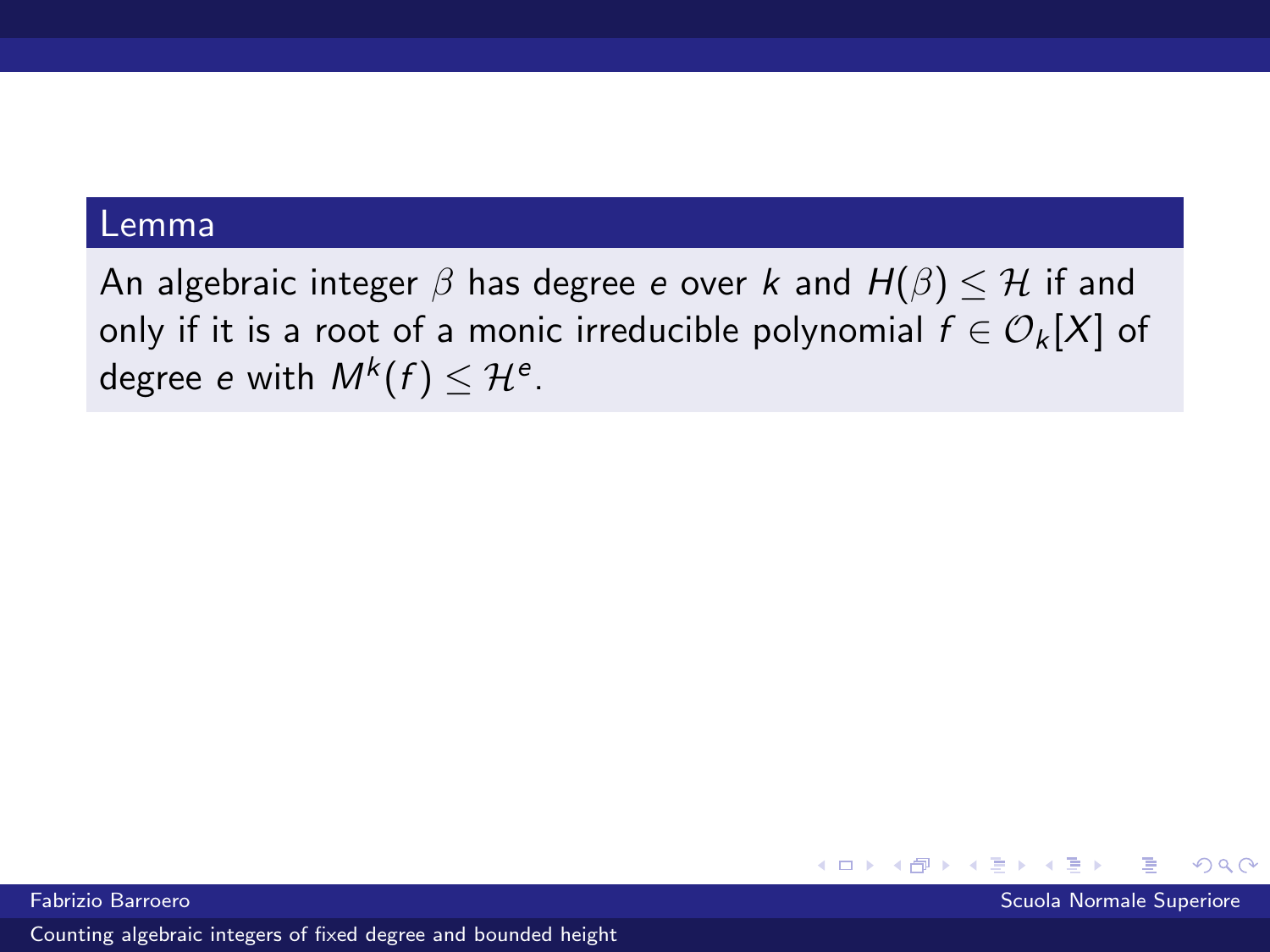#### Lemma

An algebraic integer  $\beta$  has degree e over k and  $H(\beta) \leq H$  if and only if it is a root of a monic irreducible polynomial  $f \in \mathcal{O}_k[X]$  of degree  $e$  with  $M^{k}(f)\leq\mathcal{H}^{e}.$ 

The number of reducible polynomial is "negligible" and we are reduced to count

$$
\mathcal{M}^k(e, \mathcal{H}) = \{ f \in \mathcal{O}_k[X] : \text{monic, } \deg f = e, M^k(f) \leq \mathcal{H} \}
$$

$$
= \{ (a_1, \dots, a_e) \in \mathcal{O}_k^e : M^k(1, a_1, \dots, a_e) \leq \mathcal{H} \}
$$

Fabrizio Barroero Scuola Normale Superiore

 $\Omega$ 

**←ロ ▶ ← イ 同 →**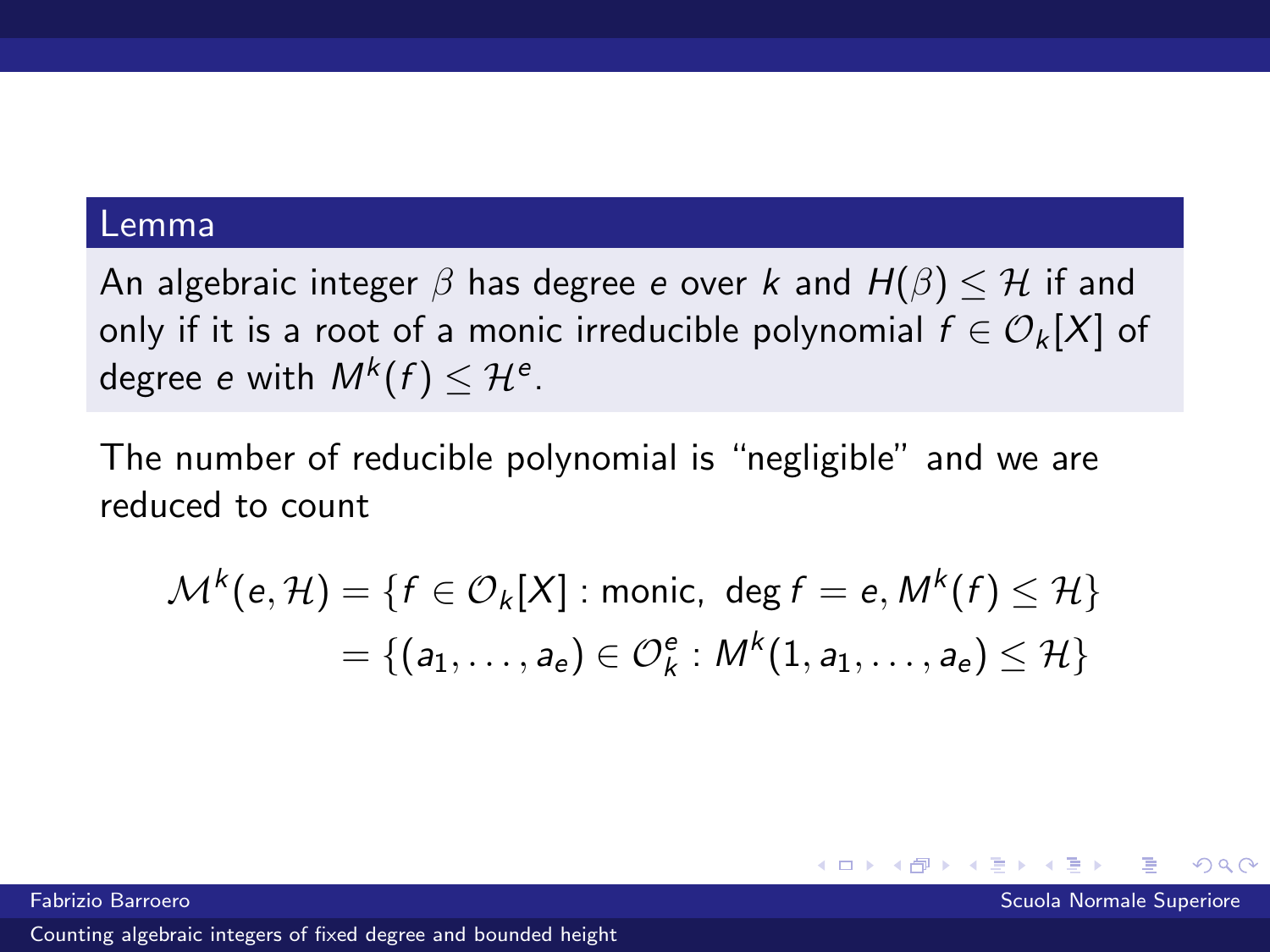Embed  $\mathcal{O}_{k}^{e}$  as a lattice  $\Lambda$  in  $\mathbb{R}^{me}$ . We count points of  $\Lambda$  inside

$$
Z(\mathcal{T})=\left\{(\underline{x}_1,\ldots,\underline{x}_{r+s})\in(\mathbb{R}^e)^r\times(\mathbb{R}^{2e})^s:\prod_{i=1}^{r+s}M(1,\underline{x}_i)^{d_i}\leq\mathcal{T}\right\}.
$$

 $299$ 

← ロ → → 伊 →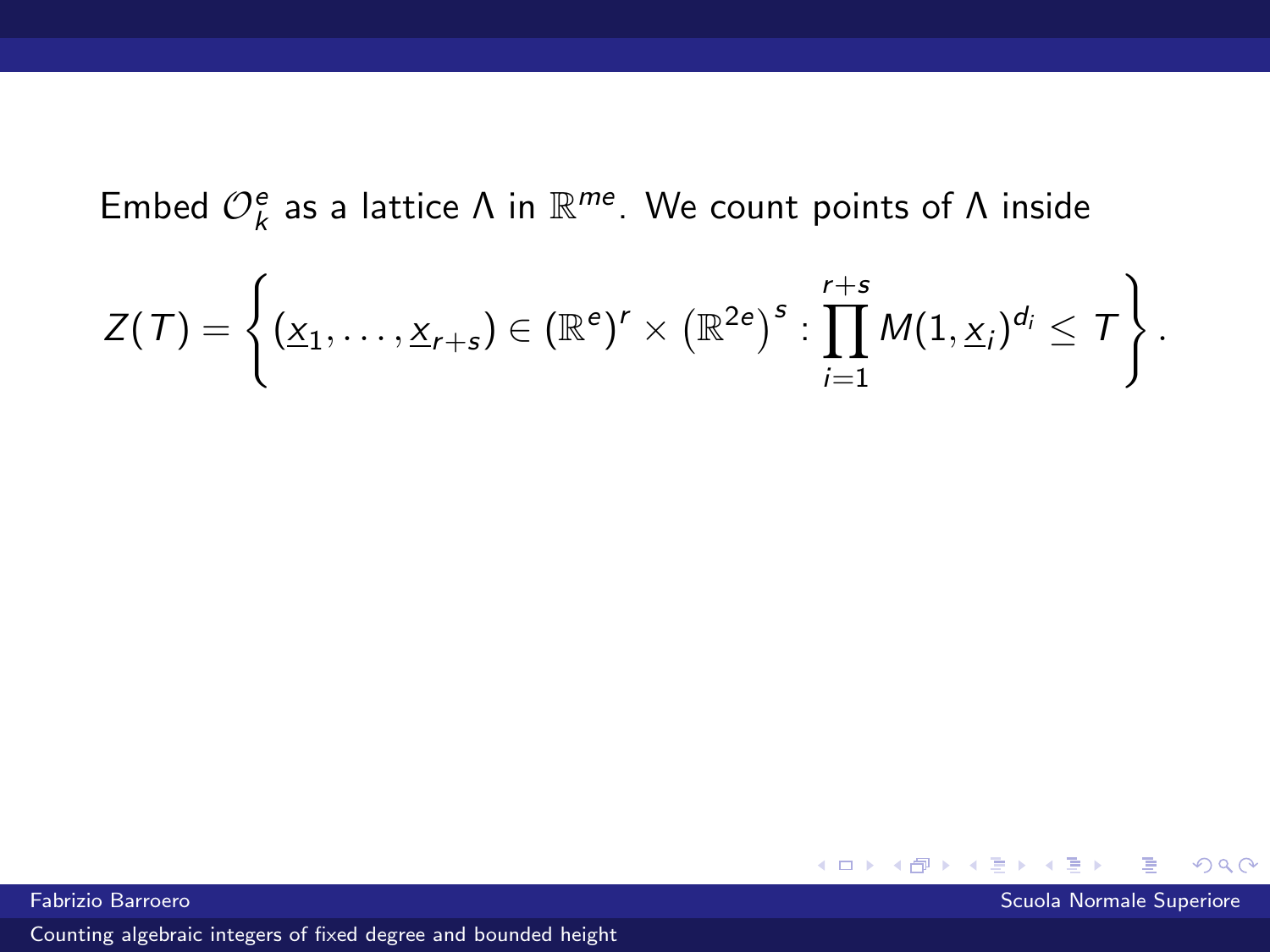Embed  $\mathcal{O}_{k}^{e}$  as a lattice  $\Lambda$  in  $\mathbb{R}^{me}$ . We count points of  $\Lambda$  inside

$$
Z(\mathcal{T})=\left\{(\underline{x}_1,\ldots,\underline{x}_{r+s})\in(\mathbb{R}^e)^r\times(\mathbb{R}^{2e})^s:\prod_{i=1}^{r+s}M(1,\underline{x}_i)^{d_i}\leq\mathcal{T}\right\}.
$$

General principle

$$
|Z(T) \cap \Lambda| \sim \frac{\text{Vol}Z(T)}{\det \Lambda},
$$

with

$$
error = O\left((\text{diam}\mathsf{Z}(\mathsf{T}))^{me-1}\right).
$$

**K ロ ▶ K 何 ▶** 

 $299$ 

Fabrizio Barroero Scuola Normale Superiore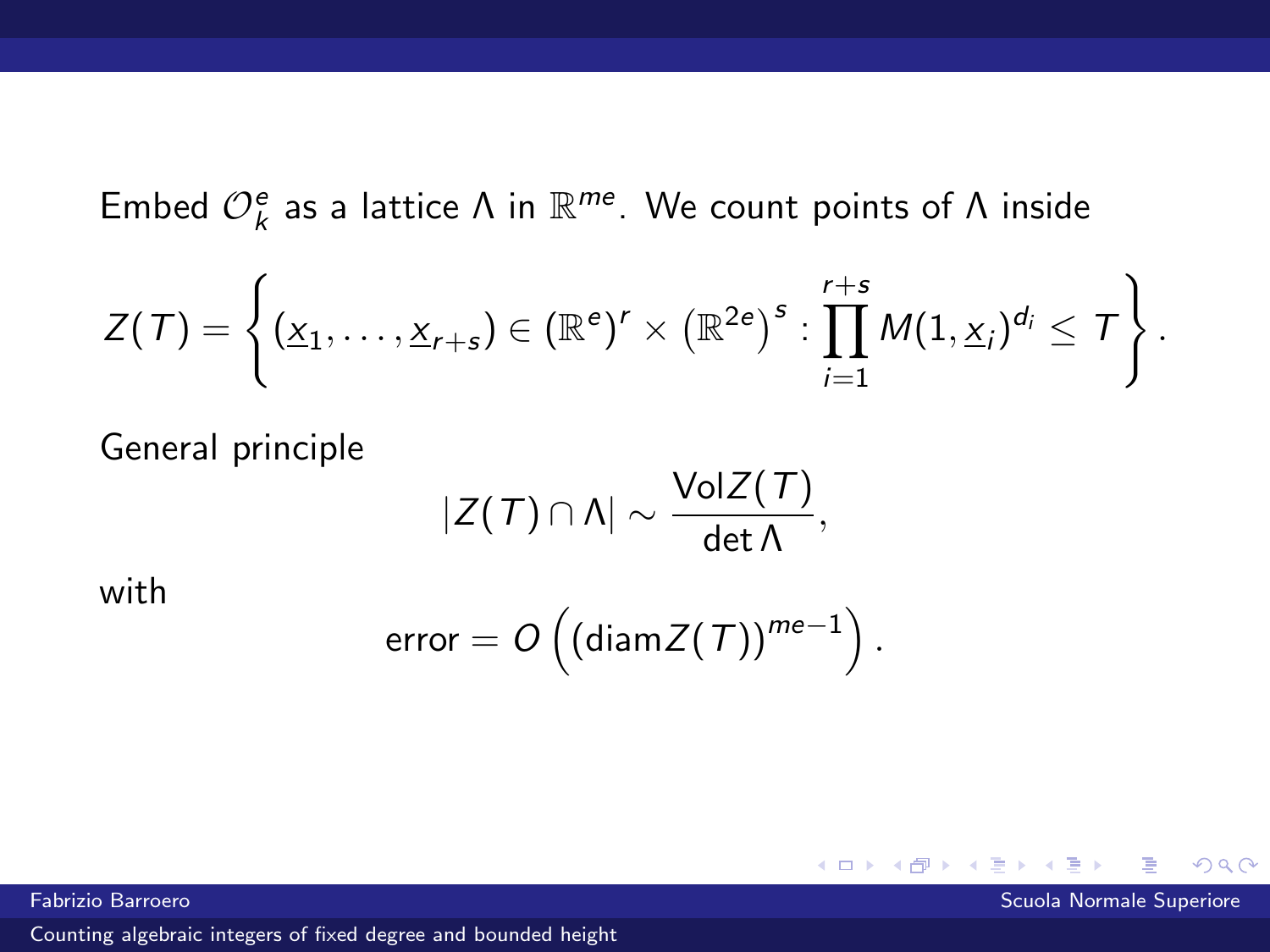Chern and Vaaler calculated

$$
\mathsf{Vol}\left(\left\{(a_1,\ldots,a_e)\in K^e: M(X^e+a_1X^{e-1}+\cdots+a_e)\leq T\right\}\right),
$$

for  $K = \mathbb{R}$  or  $\mathbb{C}$ .



Fabrizio Barroero Scuola Normale Superiore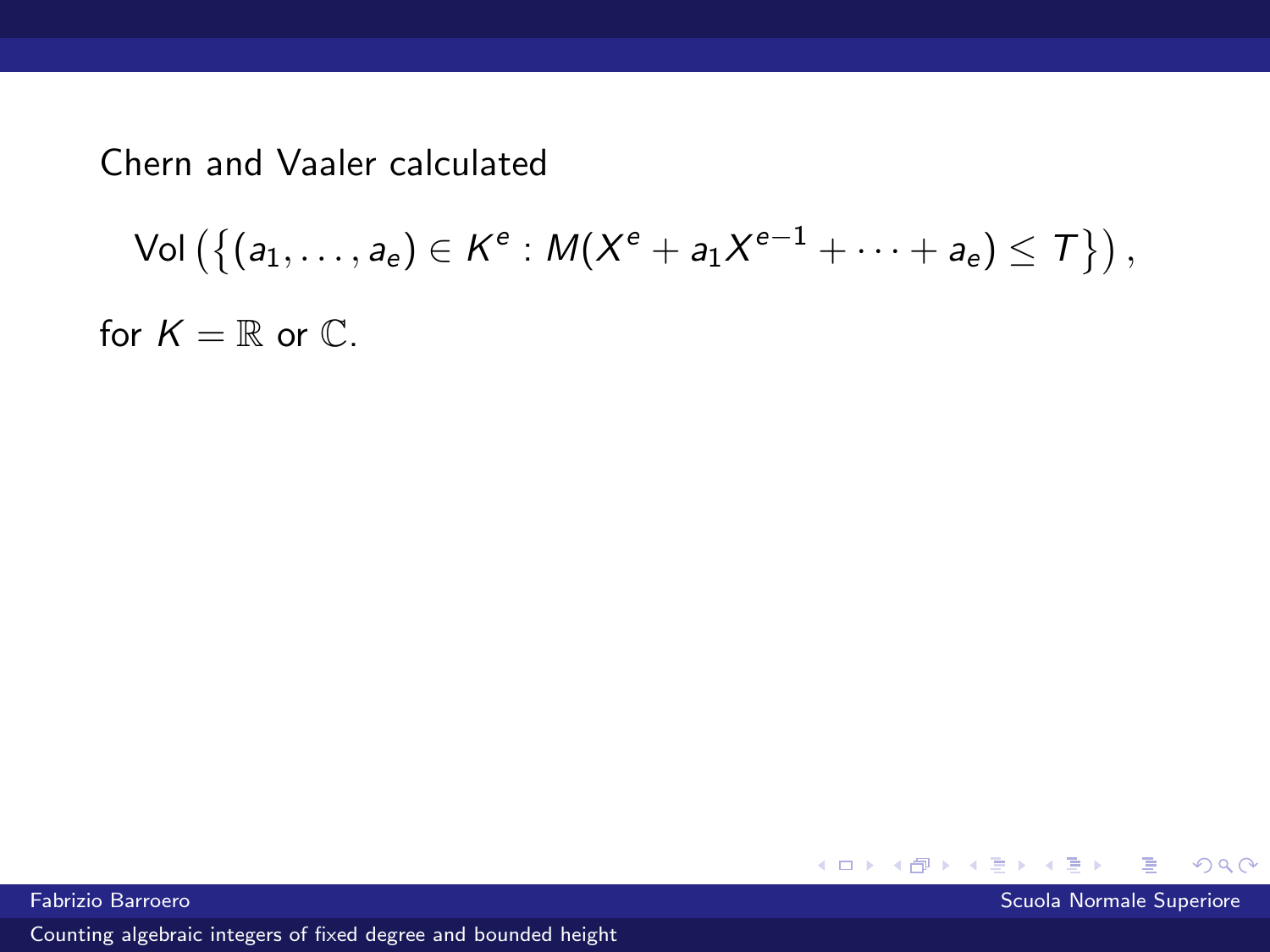Chern and Vaaler calculated

$$
\mathsf{Vol}\left(\left\{(a_1,\ldots,a_e)\in K^e: M(X^e+a_1X^{e-1}+\cdots+a_e)\leq T\right\}\right),
$$

for  $K = \mathbb{R}$  or  $\mathbb{C}$ . One can calculate

$$
VolZ(T) = C_{e,k} T^{e} (\log T)^{r+s-1} + O(T^{e} (\log T)^{r+s-2}).
$$

Fabrizio Barroero Scuola Normale Superiore (Scuola Normale Superiore Scuola Normale Superiore Scuola Normale Superiore

 $299$ 

← ロ → → 伊 →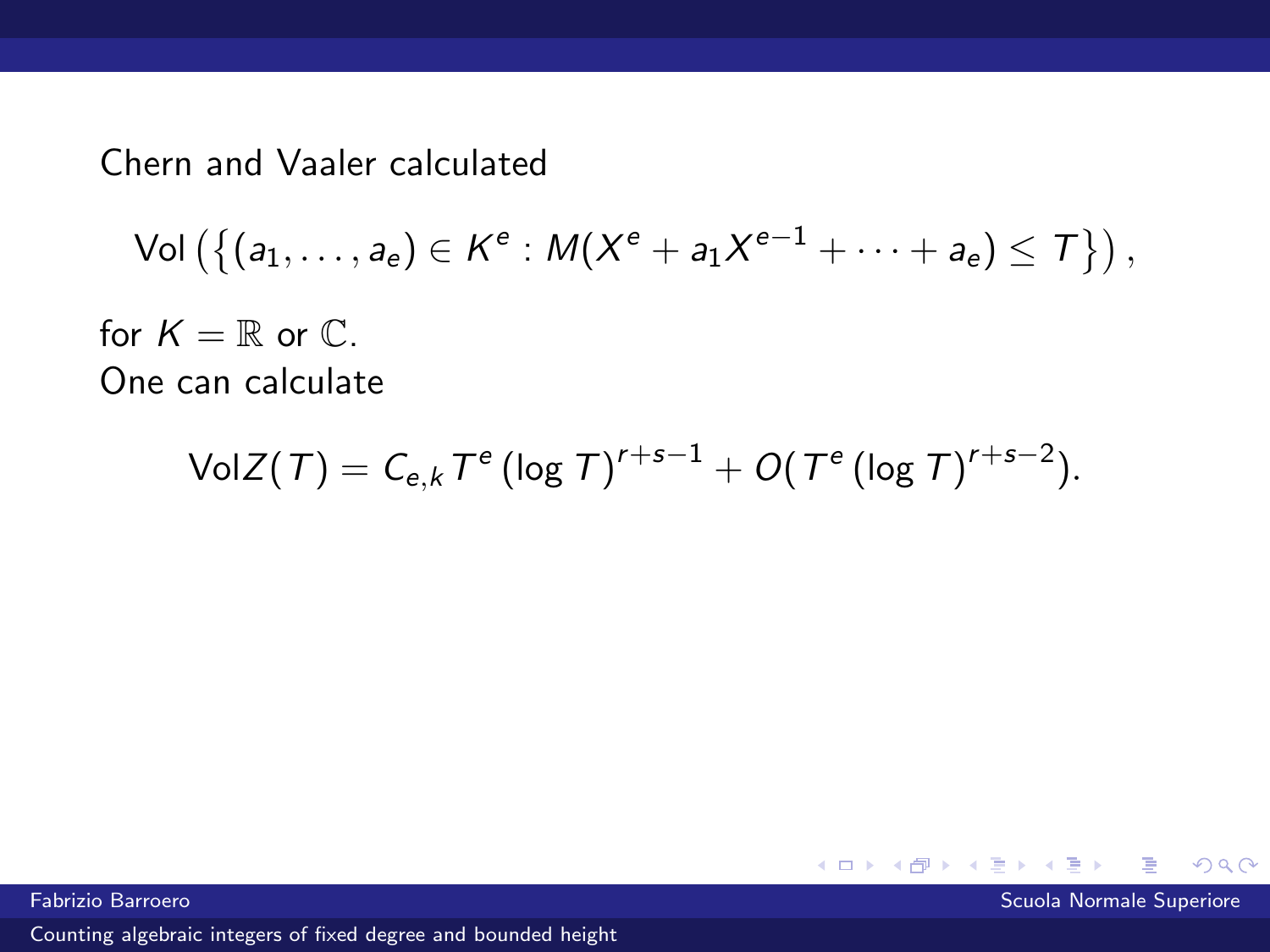Chern and Vaaler calculated

$$
\mathsf{Vol}\left(\left\{(a_1,\ldots,a_e)\in K^e: M(X^e+a_1X^{e-1}+\cdots+a_e)\leq T\right\}\right),
$$

for  $K = \mathbb{R}$  or  $\mathbb{C}$ . One can calculate

$$
\mathsf{VolZ}(\mathsf{T}) = C_{e,k} \mathsf{T}^e (\log \mathsf{T})^{r+s-1} + O(\mathsf{T}^e (\log \mathsf{T})^{r+s-2}).
$$
  
But diam $\mathsf{Z}(\mathsf{T}) \sim \mathsf{T}$ , so

$$
error = O\left(T^{me-1}\right).
$$

[Counting algebraic integers of fixed degree and bounded height](#page-0-0)

Fabrizio Barroero Scuola Normale Superiore (Normale Superiore Scuola Normale Superiore Scuola Normale Superiore

 $299$ 

← ロ → → 伊 →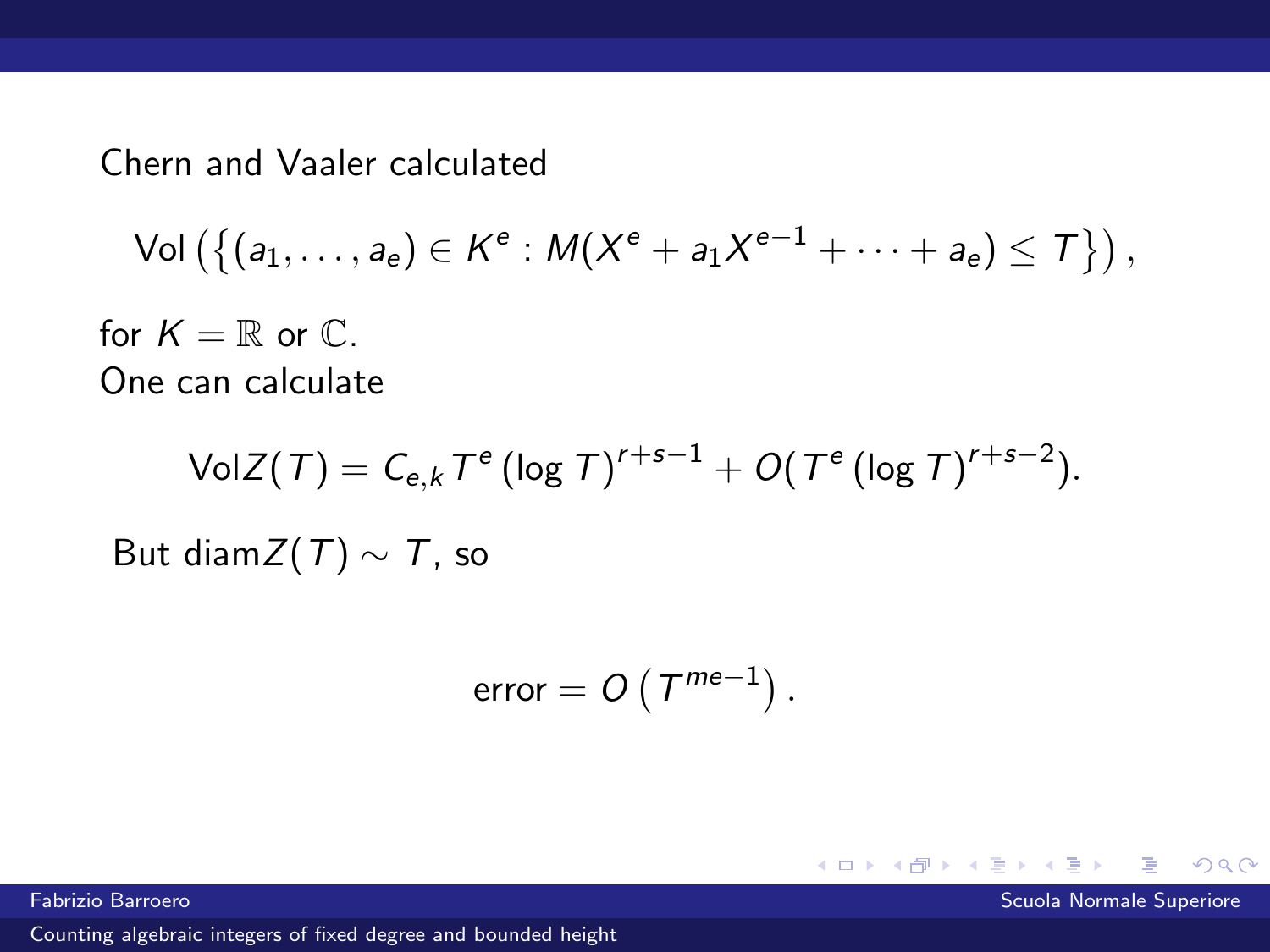For  $\Lambda = \mathbb{Z}^n$  one can use a result of Davenport.



Fabrizio Barroero Scuola Normale Superiore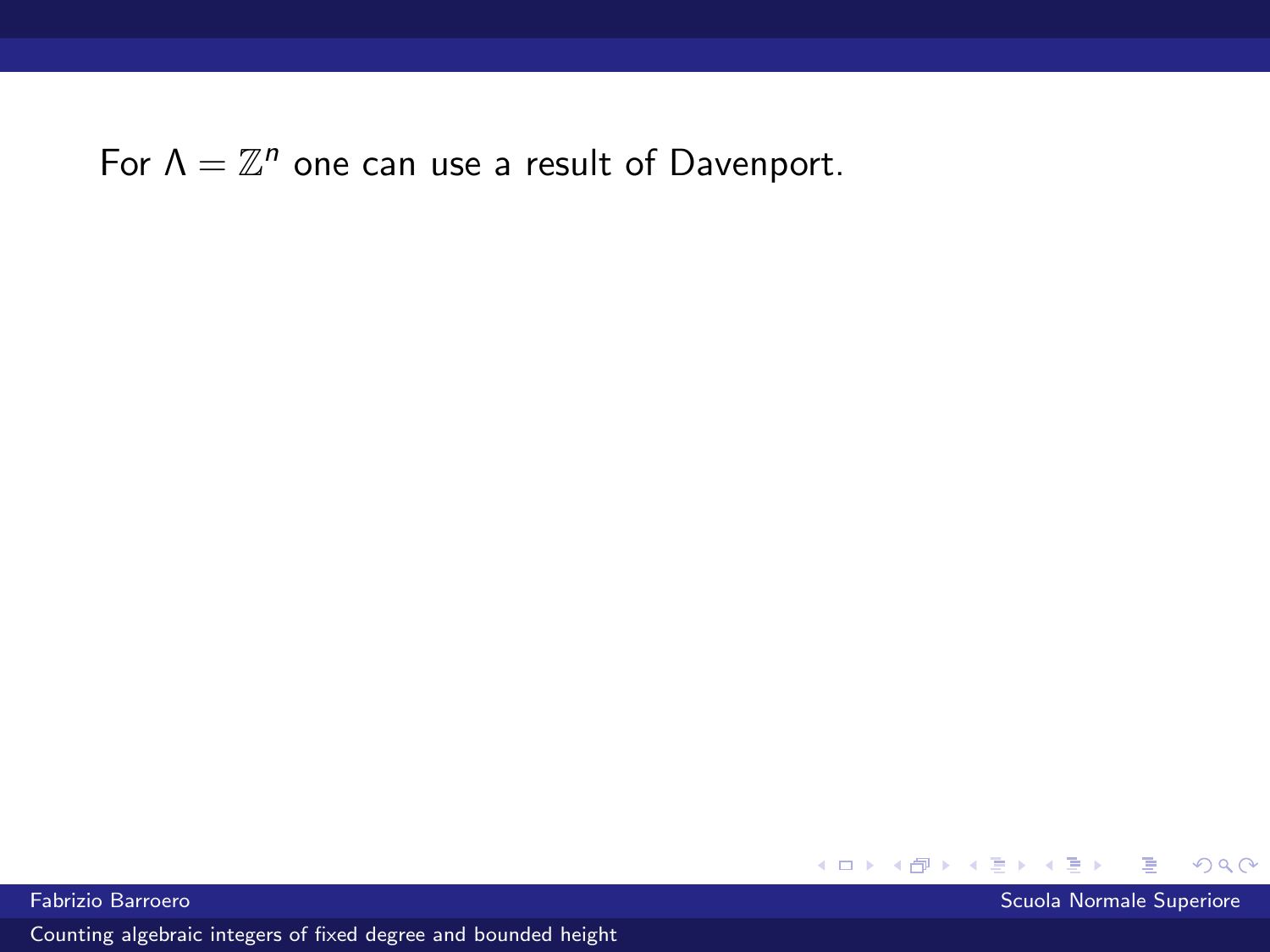For  $\Lambda = \mathbb{Z}^n$  one can use a result of Davenport.

#### Theorem (B.-Widmer)

Let  $Z \subset \mathbb{R}^{n+n'}$  be a semialgebraic family and suppose the fibers  $Z_{\underline{t}}$ are bounded. Then there exists a constant  $c_7 \in \mathbb{R}$ , depending only on the family, such that, for every  $\underline{t} \in \mathbb{R}^{n'}$ ,

$$
\left||Z_{\underline{t}}\cap\Lambda|-\frac{\mathsf{Vol}(Z_{\underline{t}})}{\mathsf{det}\,\Lambda}\right|\leq\sum_{j=0}^{n-1}c_Z\frac{V_j(Z_{\underline{t}})}{\lambda_1\cdots\lambda_j},
$$

where  $V_i(Z_t)$  is the sum of the *j*-dimensional volumes of the orthogonal projections of  $Z_t$  on every *j*-dimensional coordinate subspace of  $\mathbb{R}^n$  and  $\overline{V_0(Z_{\underline{t}})}=1.$ 

Fabrizio Barroero Scuola Normale Superiore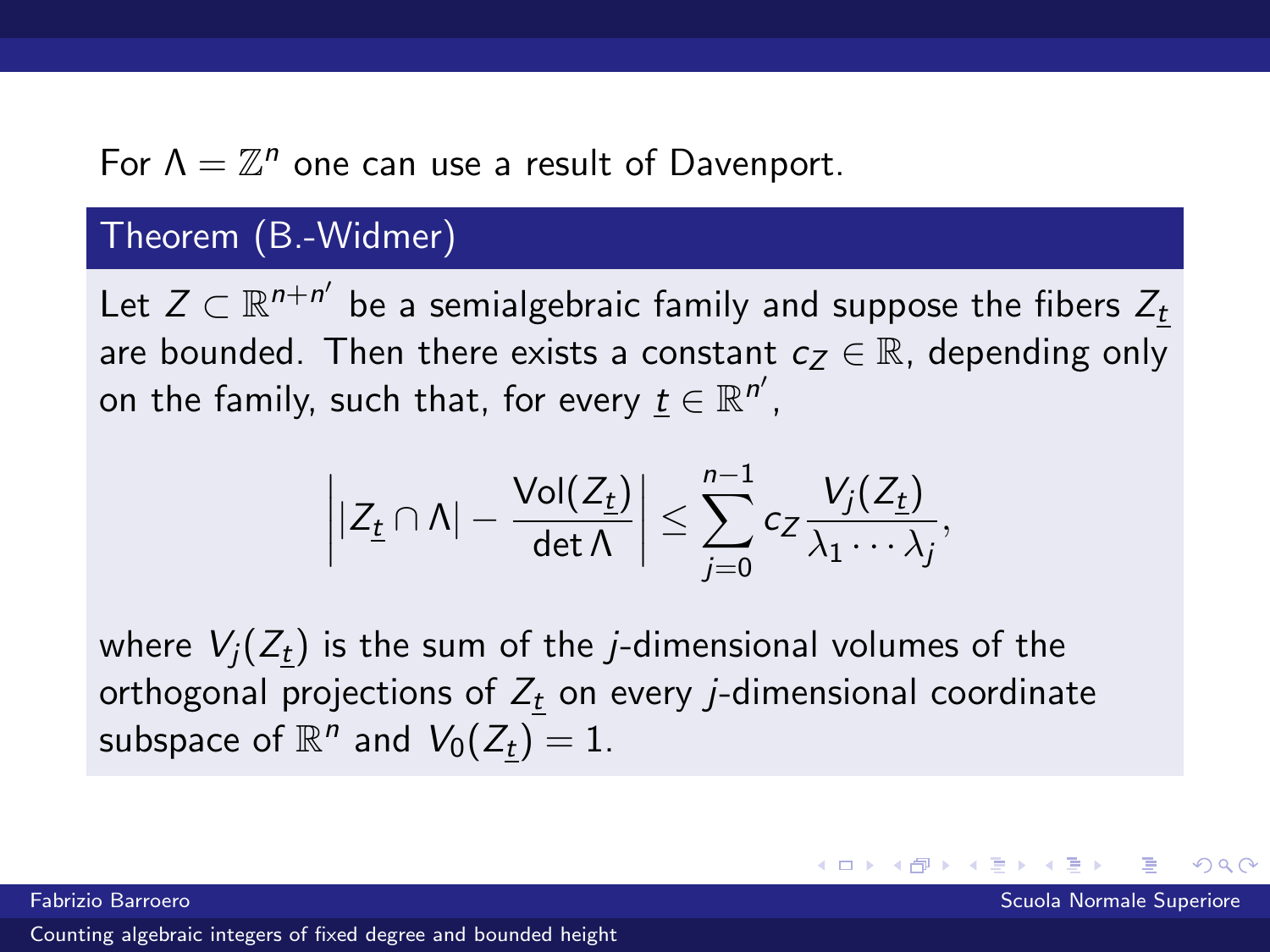This is ideal for us since

$$
V_j(Z(T))=O(T^e(\log T)^{r+s-2}).
$$

Fabrizio Barroero Scuola Normale Superiore

∍

 $299$ 

**Kロトメ部トメミ**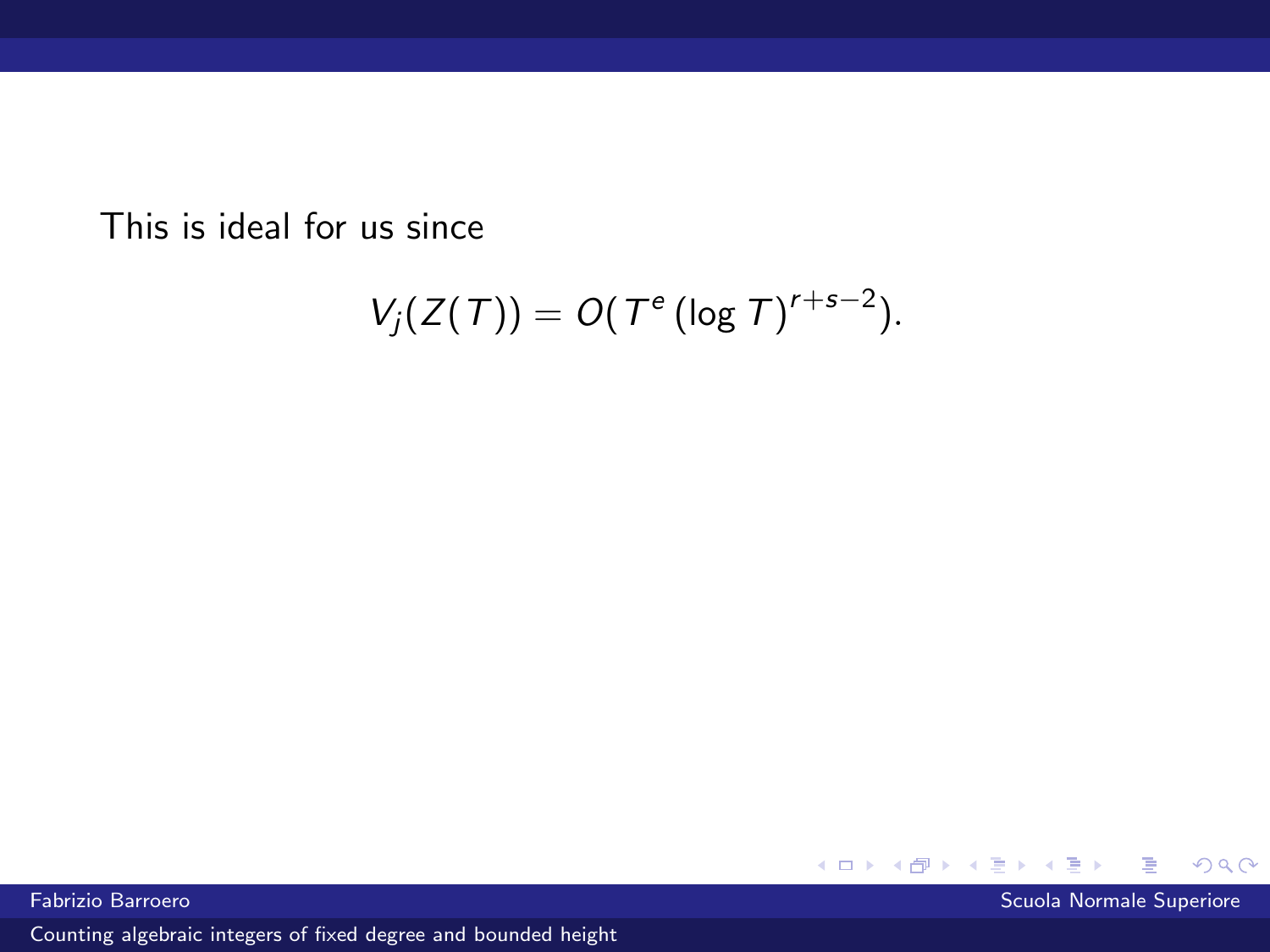This is ideal for us since

$$
V_j(Z(T))=O(T^e(\log T)^{r+s-2}).
$$

Moreover,

$$
\det \Lambda = \left(2^{-s}\sqrt{|\Delta_k|}\right)^e \text{ and } \lambda_1 \geq 1.
$$

Fabrizio Barroero Scuola Normale Superiore

 $299$ 

K ロ ▶ K 伊 ▶

Þ